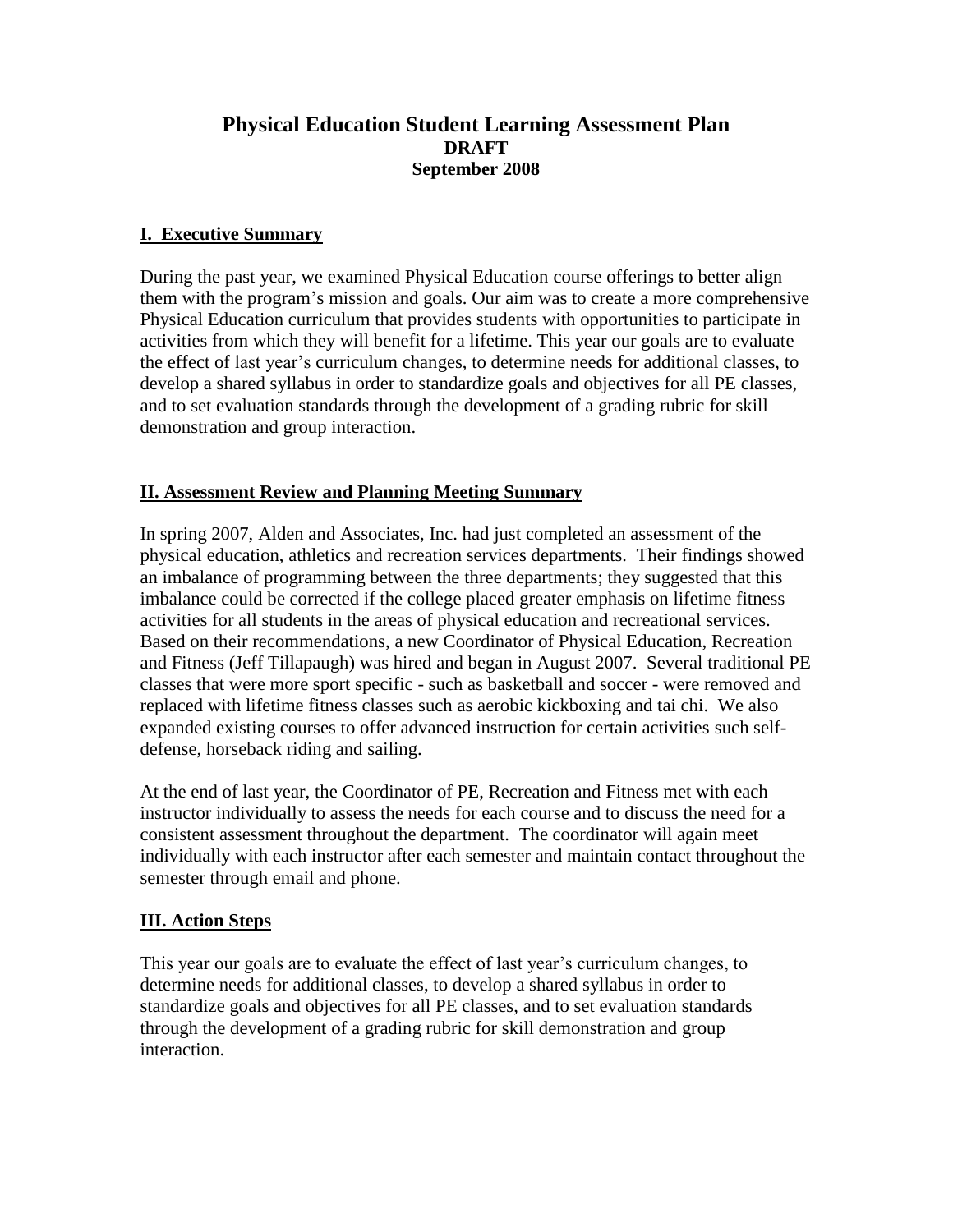## Evaluate the effect of last year's curriculum changes

Evaluating last years curriculum changes through the use of a survey will help to determine if the changes have an impact on the students and in fact align with the goals and objectives of the program.

## Determine needs for additional classes

Even though in the past year college enrollment has increased, the number of physical education classes offered has decreased. This is due, in part, to the recommended changes from Alden and Associates Inc. Physical education is a general education requirement that must be taken by every student; therefore most classes are full due to the decreased number of offerings and the necessity of the requirement. It would be beneficial to assess the need for new types of lifetime fitness classes or activities and/or expansion of existing courses.

Develop a shared syllabus in order to standardize goals and objectives for all PE classes The Physical Education Department agrees that creating a generalized syllabus that includes the goals and objectives of the department will help to improve each course offered. Each Physical Education course is different in its curriculum but should have the same goals and outcomes as outlined below. Aligning the different courses with the goals and objectives of the department will help to evaluate the effectiveness of the course offerings in addition to student input from surveys.

## Set evaluation standards through the development of a grading rubric for skill demonstration and group interaction

In order to assess goals and objectives physical education instructors would like students to accomplish, we need to be able to articulate or show the range of success for those. Creating a universal rubric for the department that would help to assess technical and interpersonal skills will aide students understanding of course objectives and empower instructors to evaluate each student's success relative to performance rather than just participation.

# **IV. Assessment Plan**

# Wells College Mission Statement

The mission of Wells College is to educate students to think critically, reason wisely, and act humanely as they cultivate meaningful lives. Through Wells' academic program, residential atmosphere, and community activities, students learn and practice the ideals of the liberal arts. The Wells experience prepares students to appreciate complexity and difference, to embrace new ways of knowing, to be creative, and to respond ethically to the interdependent worlds to which they belong. Committed to excellence in all areas of its reach, Wells College equips students for lifelong learning and for sharing the privileges of education with others.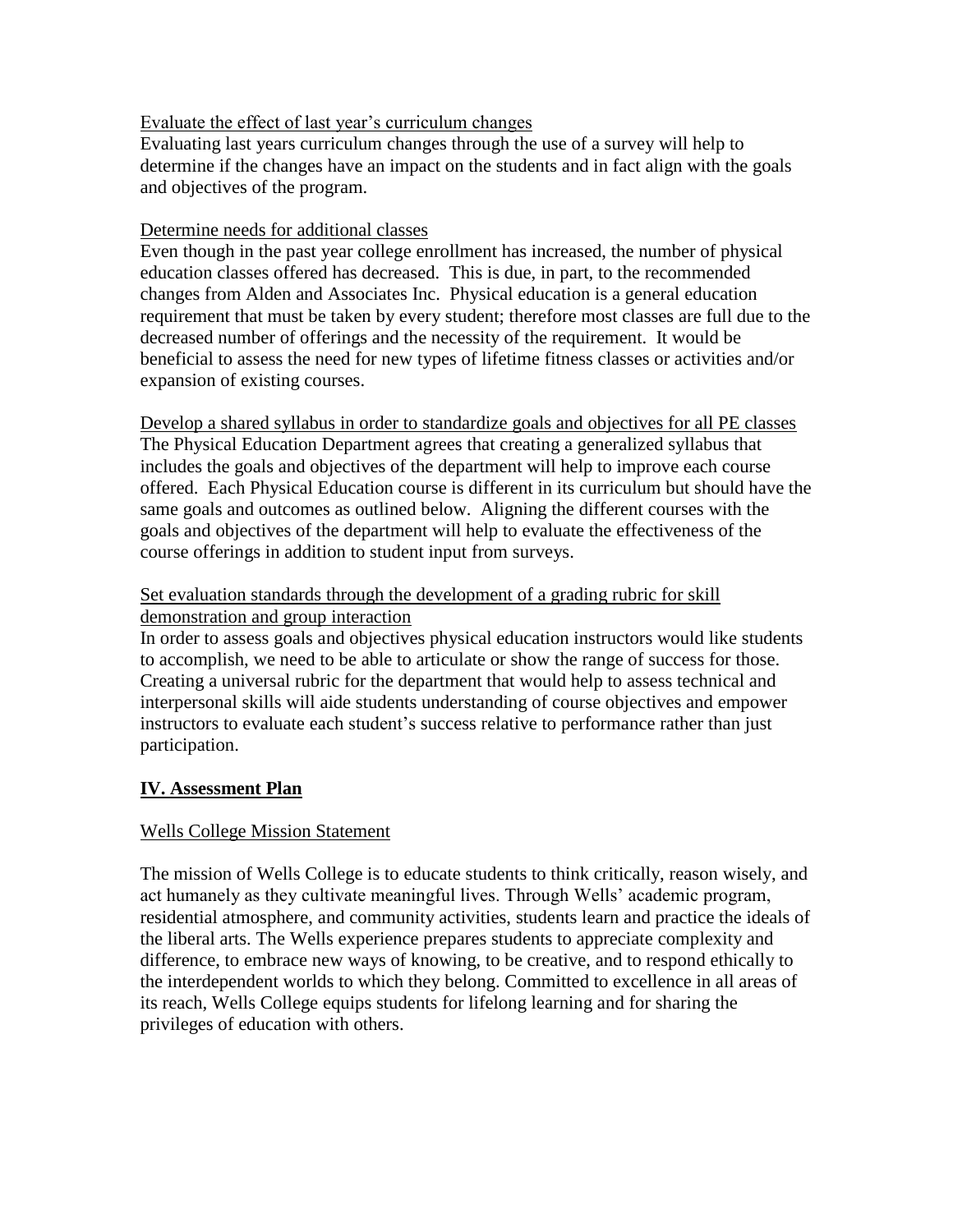## Physical Education Mission Statement

In accordance with the mission statement of Wells College, our Physical Education Department provides opportunities to Wells students for the development of lifelong learning in the areas of fitness, sport activities, wellness, and recreation. We seek to accomplish this in a safe, fun, dynamic and diverse environment that uses interactive outlets to improve or maintain the physical, emotional and social health of all students.

Student Learning Goals

# **Goal One: PARTICIPATION**

**Students will become involved in interactive environments that contribute to their physical, mental and emotional well being.**

# **LEARNING OBJECTIVES**

Students will:

1. Participate in the required number physical education classes

# *Measureable Outcome:*

a. Students will pass 1 wellness course, swimming course and 2 other physical education courses to fulfill the general education requirement for Physical Education before he/she graduates

## *Means of Assessment:*

- a. Presence in the classroom (attendance)
- 2. Show an improvement in physical health

## *Measureable Outcome:*

- a. Students can identify what constitutes an unhealthy level of fitness and a healthy level of physical fitness.
- b. Students can develop a plan of action to improve or maintain a health enhancing level of physical fitness
- c. Students will build muscle and eliminate unnecessary body fat
- d. Students will understand their current health compared to their ideal health

# *Means of Assessment:*

- a. Written Test
- b. Development of personal fitness action plan
- c. Pre and Post testing for endurance, flexibility and weight loss
	- i. Technology heart rate monitors, skin fold, sit and reach etc.
- d. Course reflection or daily log of thoughts, feelings and/or progress
- 3. Show an improvement in mental and emotional health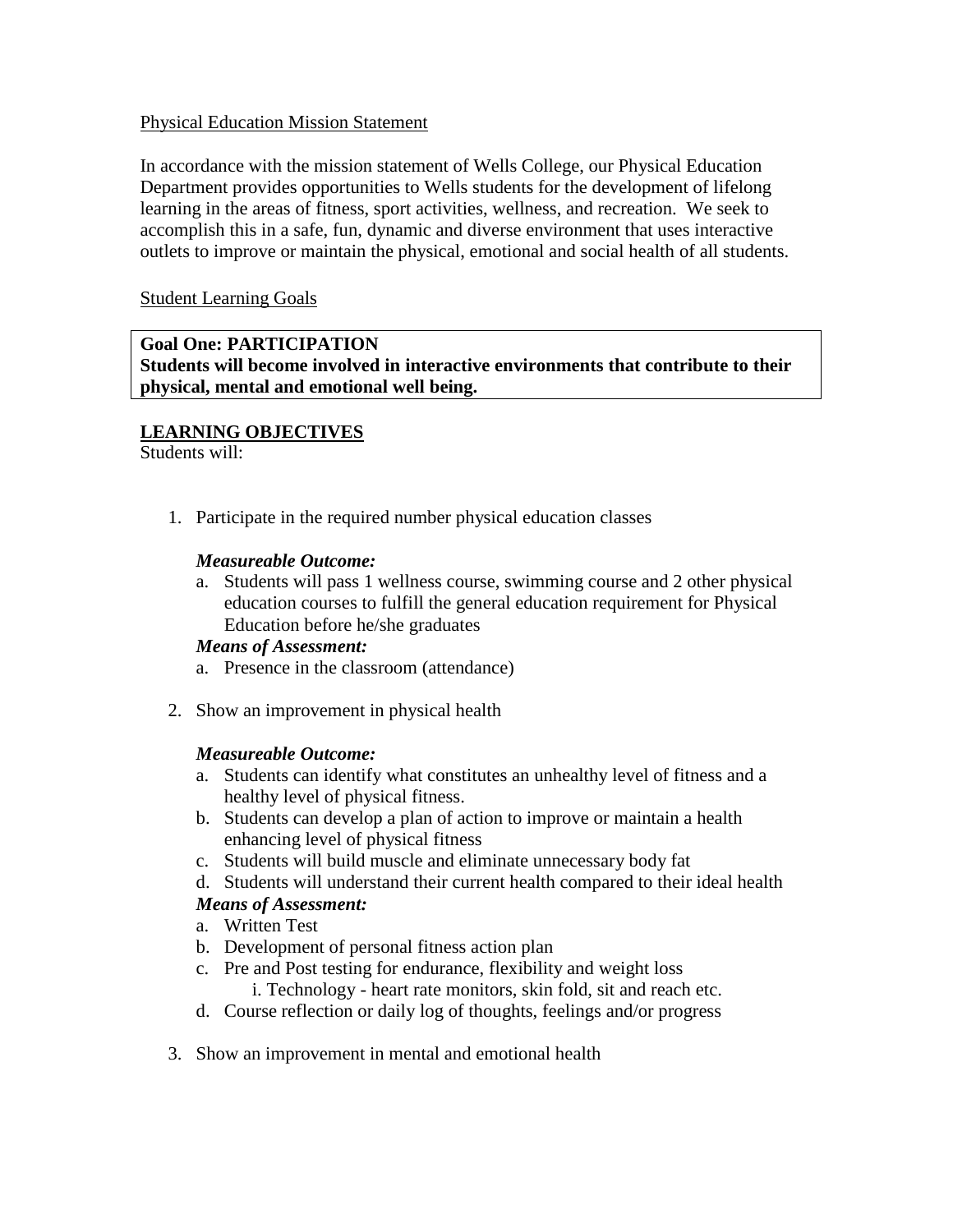## *Measureable Outcome:*

- a. Students' internal/intrinsic motivation to participate in various activities will increase
- b. Students will have decreased stress levels
- c. Students will have increased self-confidence from accomplishing tasks
- d. Students' satisfaction with their quality of life on campus will increase.

## *Means of Assessment:*

a. Pre and post testing of physical and emotional health (CIRP DATA – Cooperative Institutional Research Program)

**Goal Two: KNOWLEDGE Students will develop knowledge of physical activity.**

# **LEARNING OBJECTIVES**

Students will:

- 1. Demonstrate competency in many movement forms and proficiency in a few *Measureable Outcome:*
	- a. Students can demonstrate an appropriate skill progression to the instructor for proper technique
	- b. Students will be able to recall and perform a task based on a verbal queue
	- c. Students will be able to assess the performance of peers

## *Means of Assessment:*

- a. Checklist/rubric of skills/skill progression and/or proper technique
- b. Visual observation of skill or technique
- c. Students will provide feedback (written and/or verbal of the performance of another student).
- 2. Show understanding of rules, skills, techniques, strategies and safety for particular activities

## *Measureable Outcome:*

- a. Students will be able to evaluate, critique and/or teach a skill to one another in a logical, accurate and effective manner
- b. Students will participate in class discussion with relevant contributions
- c. Students will be able to answer questions which recall previously taught information
- d. Students will know which equipment should be used for a specific activity and how to use it
- e. Students will be able to perform activities properly and safely, without feedback from instructor/referee, in an informal setting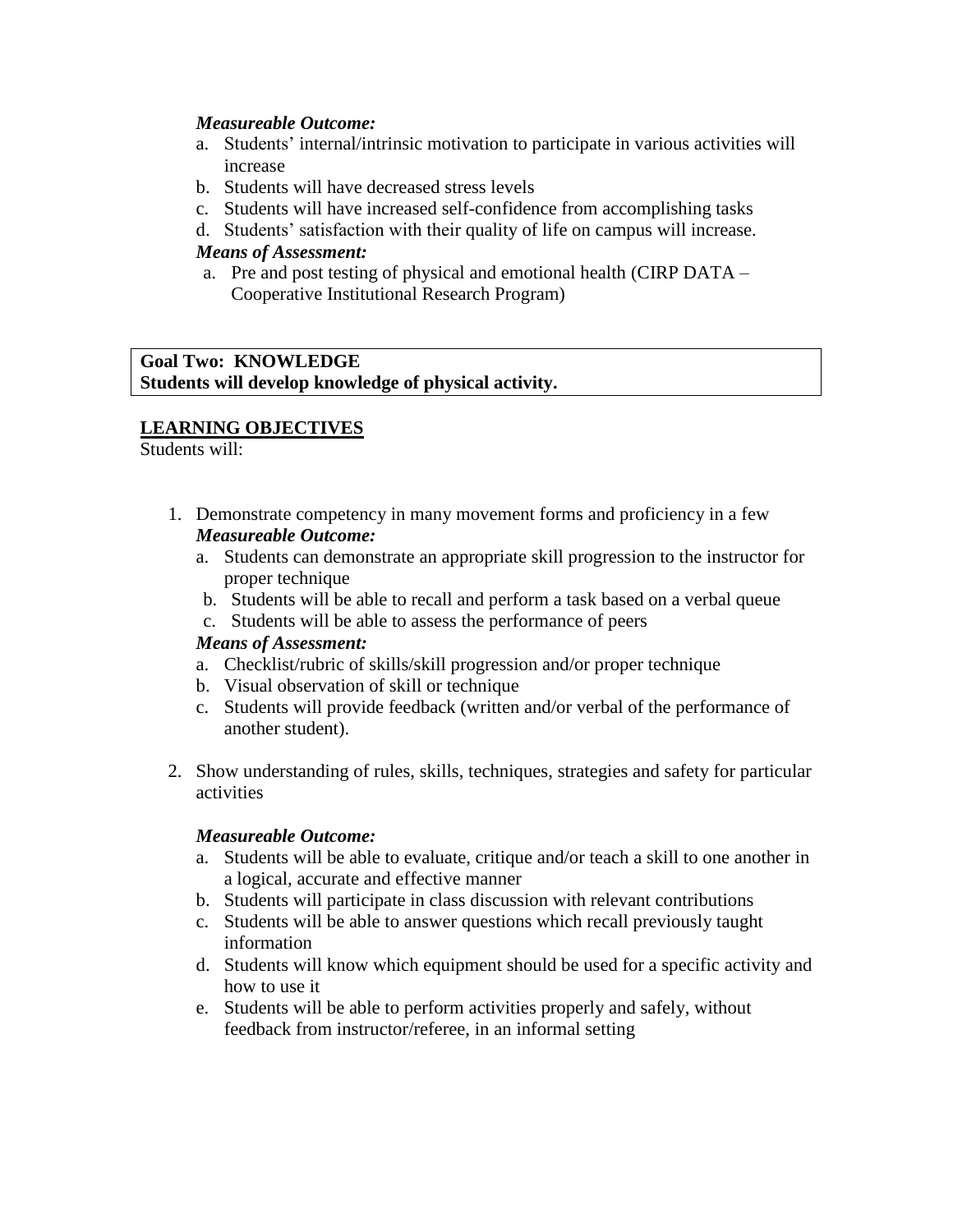## *Means of Assessment:*

- a. Evaluated skill performance/demonstration/observation (rubric)
- b. Observation/evaluation of participation in class discussion and activity.
- c. Observation of dialogue/interaction during informal activity pertaining to rules, skills techniques, strategies and safety

**Goal Three: COMMUNICATION and SELF-EXPRESSION Students will choose activities that improve communication, self-discovery and selfexpression.**

# **LEARNING OBJECTIVES**

Students will:

1. Demonstrate good sportsmanship

## *Measureable Outcome:*

- a. Students will exhibit responsible social behaviors during activities
- b. Students will participate in activities out of the classroom
- c. Students will encourage others to participate
- d. Students will recognize opportunities to help peers learn/improve
- e. Students will show a willingness to be part of a group (compromise/empathy and respect for others)
- f. Students will demonstrate an understanding and respect for physical and skill level differences among peers.

## *Means of Assessment:*

- a. Student assessment of others in the class regarding sportsmanship/peer evaluations
- b. Visual observation
- c. Pre and Post survey of participation in extracurricular activities
- 2. Develop skills needed to effectively collaborate and communicate with others

## *Measureable Outcome:*

- a. Students will use good listening skills (pay attention to non-verbal cues, show empathy, attentiveness, etc.)
- b. Students will demonstrate an ability to view situations with objectivity and perspective
- d. Students will demonstrate conflict management skills (compromise, collaboration, avoidance, etc.)

# *Means of Assessment:*

- a. Group Project
- b. Peer evaluation of group dynamics/performance (use rubric)
- c. Visual observation of desired/undesired skills during group work/performance of skills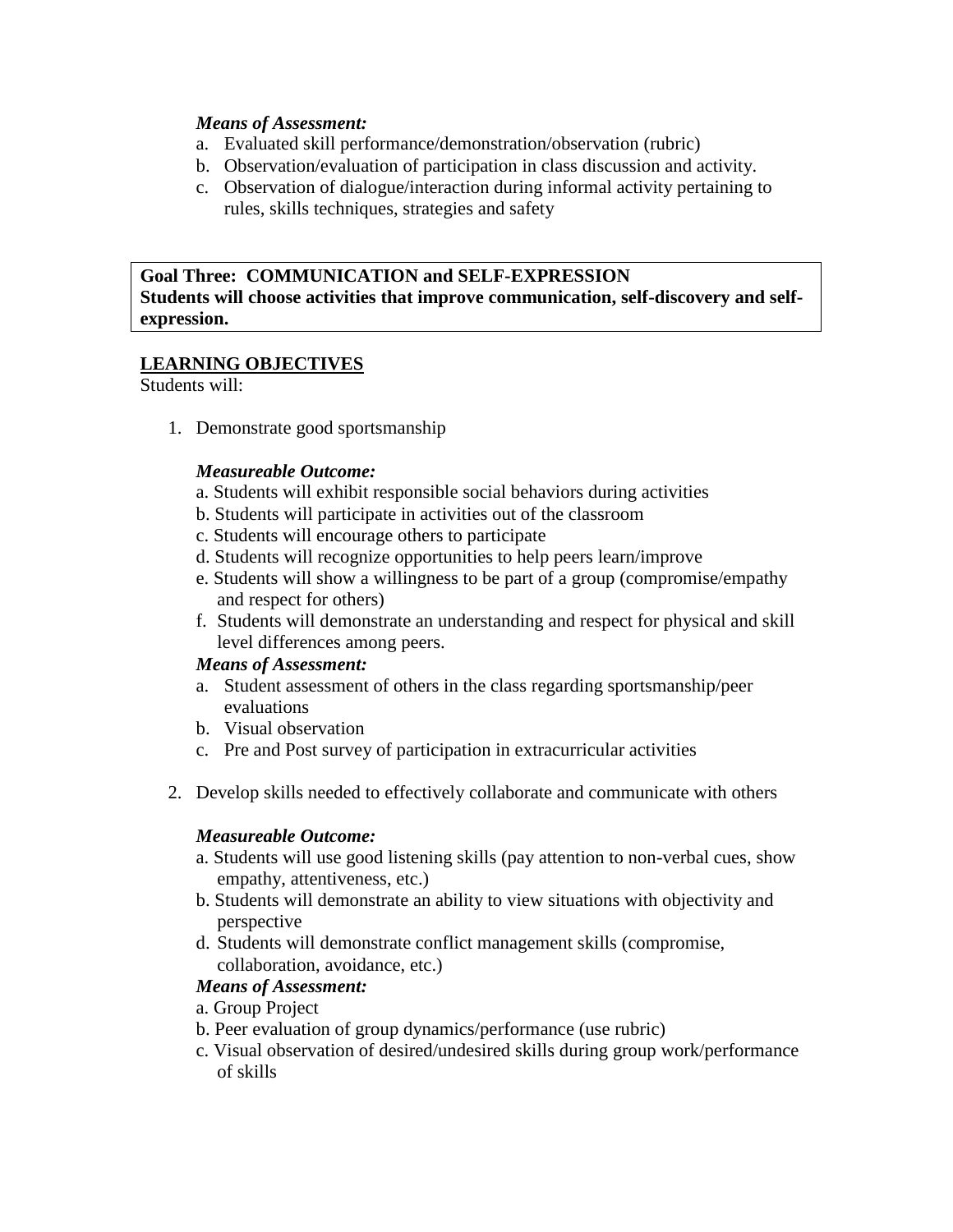## **Goal Four: LIFETIME HABITS Students will translate knowledge of physical activity into a lifetime of wellness and fitness participation.**

# **LEARNING OBJECTIVES**

## Students will:

1. Understand the relationships between the human body, physical activity and health

# *Measureable Outcome:*

- a. Students will develop attitudes pertaining to physical education as an important component of personal development - physical, mental and emotional
- b. Students will exhibit behaviors/actions that contribute to overall health
- c. Students can articulate to others the relationship between the human body, physical activity and health
- d. Students will understand the effect that a change in physical health can have on emotional and mental health (and vice-versa)
- e. Students will develop decision making or self-management discipline in sticking to regular physical activity

# *Means of Assessment:*

- a. Course reflection/diary
- b. Pre and post test survey of perceptions/attitudes towards physical education
- c. Written exam questions
- d. Visual observation
- 2. Know where to look for resources to continue a healthy lifestyle

# *Measureable Outcome:*

- a. Students can identify specific websites and community resources
- b. Students will know where and what kind of equipment to purchase for specific activities
- c. Students will know who to ask for help or more information

# *Means of Assessment:*

- a. Written exam or local resource assessment
- b. Group projects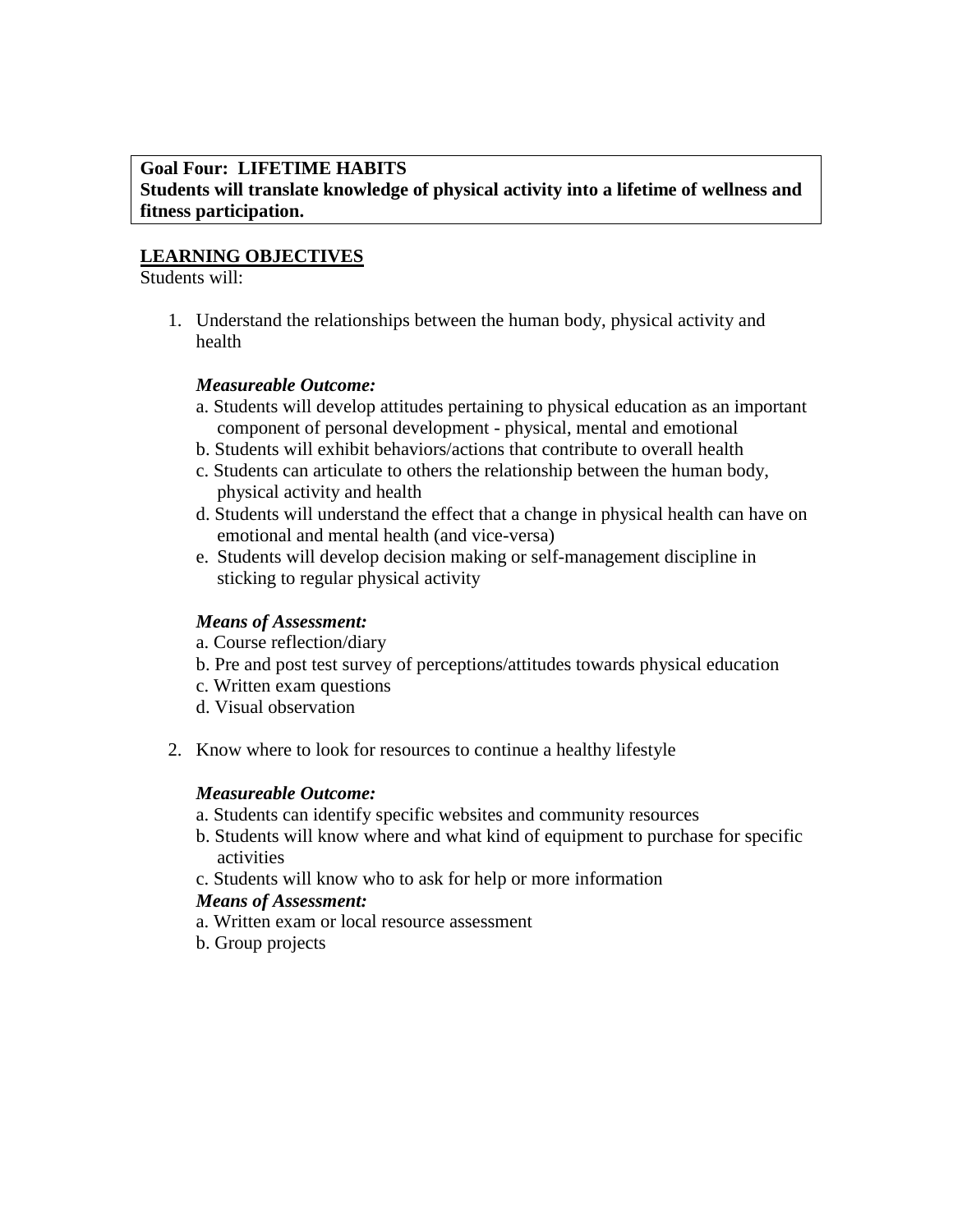# Alignment of Physical Education Goals with College Mission Statement and Five Institutional Goals

## PE Goal 1: PARTICIPATION

Students will become involved in interactive environments that contribute to their physical, mental and emotional well being

PE Goal 2: KNOWLEDGE

Students will develop knowledge of physical activity

# PE Goal 3: COMMUNICATION and SELF-EXPRESSION

Students will choose activities that improve communication, self discovery and self expression.

## PE Goal 4: LIFETIME HABITS

Students will translate knowledge of physical activity into a lifetime or wellness and fitness participation.

## *Relationship to Wells College Mission Statement*

|                                              | Goal 1           | Goal 2 | Goal 3 | Goal 4       |
|----------------------------------------------|------------------|--------|--------|--------------|
| 1. "To think critically, reason wisely"      |                  | X      | X      | X            |
| 2. "To act humanely"                         |                  |        | X      |              |
| 3. "To cultivate meaningful lives"           |                  |        |        | X            |
| 4. "To appreciate complexity and difference" | X                |        | X      |              |
| 5. "To embrace new ways of knowing"          | X                | X      | X      | X            |
| 6. "To be creative"                          | X                | X      | X      | $\mathbf{X}$ |
| 7. "Equips students for life long learning"  | $\boldsymbol{X}$ | X      | X      | X            |
| 8. "Sharing the privileges of education"     |                  |        | X      | X            |

Applicable Relationship to the Five Institutional Goals of Wells College

College Goal 1: Provide an educational experience that supports students as unique individuals engaged in the study and practice of the liberal arts. **PE Goals: 1-4**

College Goal 2: Develop students' intellectual curiosity, analytical and critical capabilities, and aesthetic awareness and creativity. **PE Goals: 1-4**

College Goal 3: Provide a rich community environment that fosters awareness and sensitivity to social diversity and encourages responsible action in an interdependent world.

# **PE Goals: 3 and 4**

College Goal 4: Develop self-confident individuals who exercise sound judgment and have the knowledge and skills for thoughtful decision-making.

## **PE Goals: 2, 3 and 4**